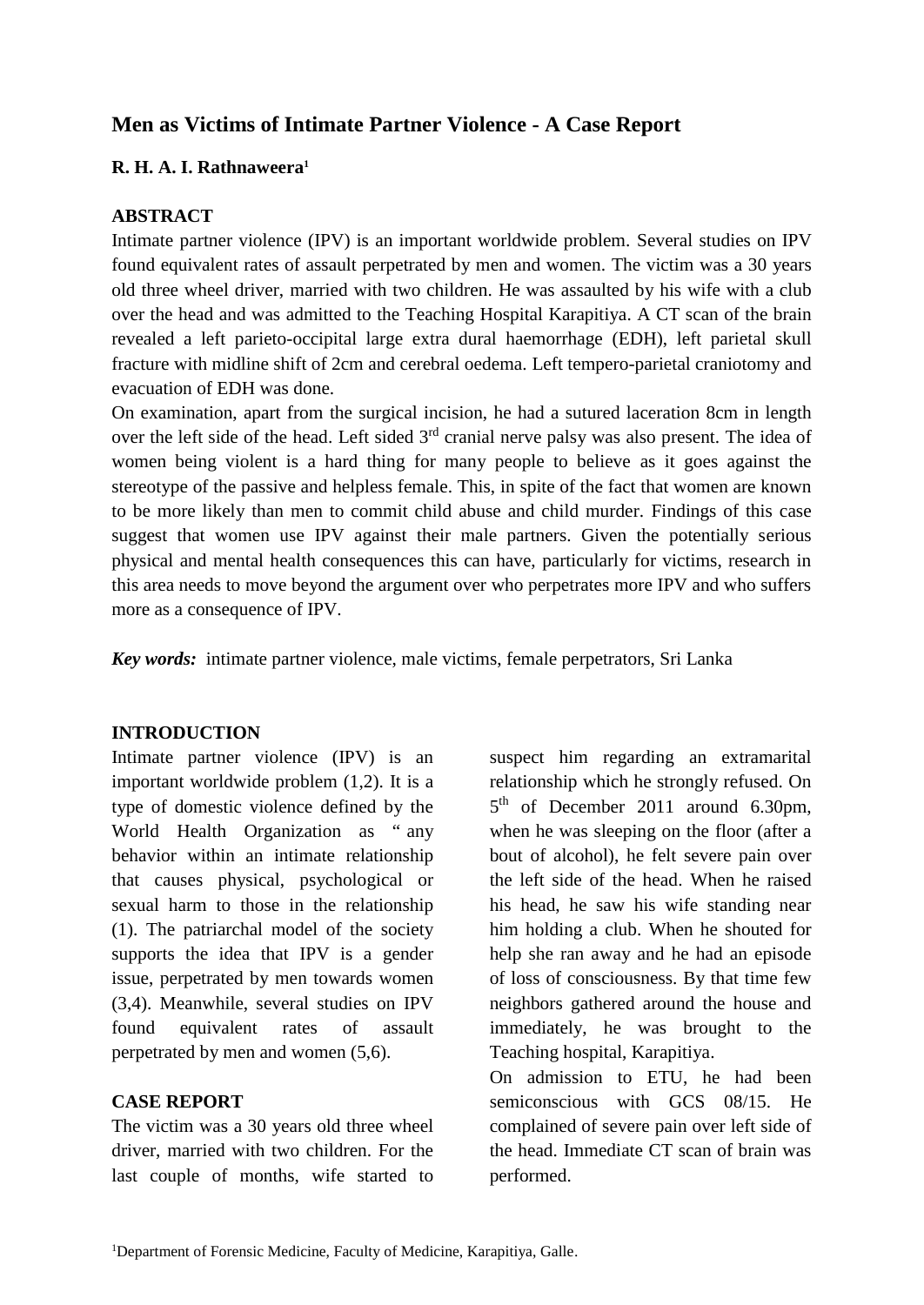**RATHNAWEERA, R. H. A. I.,** Men as victims of intimate partner violence - A case report.. *Sri Lanka Anatomy Journal (SLAJ), 1(2): 54- 57, 2017.*



**Figure 1: Left parieto-occipital extra dural haemorrhage (CT scan image)**



**Figure 2: Repeat CT with extra dural haemorrhage and mid line shift (CT scan image)**

It revealed (Figure 1), left parietooccipital, large extra dural haemorrhage (EDH) (thickness 4cm), left parietal skull fracture, midline shift of 2cm to the right side and cerebral oedema. Ipsilateral lateral ventricle compressed. Left temperoparietal craniotomy and evacuation of EDH was done. On 6/12/2012, repeat CT done and it revealed (Figure 2) an EDH of 3x8cm with mid line shift of 7cm. Reevacuation of EDH done on the same day. After that he recovered gradually.

On examination, apart from the surgical incision, he had a sutured laceration 8cm in length over the left side of the head, obliquely placed, lower end is placed 6cm from midline and 9cm from top of the head (Figure 3). Left sided 3rd cranial nerve palsy was also present (Figure 4). He was discharged 14 days after the incident.



**Figure 3**: **Sutured laceration over the left side of the head**



**Figure 4: Left sided 3rd cranial nerve palsy**

## **DISCUSSION**

In the case under discussion, the victim had a fresh laceration with a large underlying EDH. No other injuries present over any part of the body. According to the history he was assaulted while he was lying down, using a club. The injury pattern is compatible with such history. The other two possibilities were either a fall or RTA. In both of these situations, it is highly unlikely to receive a single laceration over the head. The circumstantial evidences also are supportive for the history given by the victim. The fresh injuries suffered by this victim are; laceration over the head, skull fracture and extra dural haemorrhage with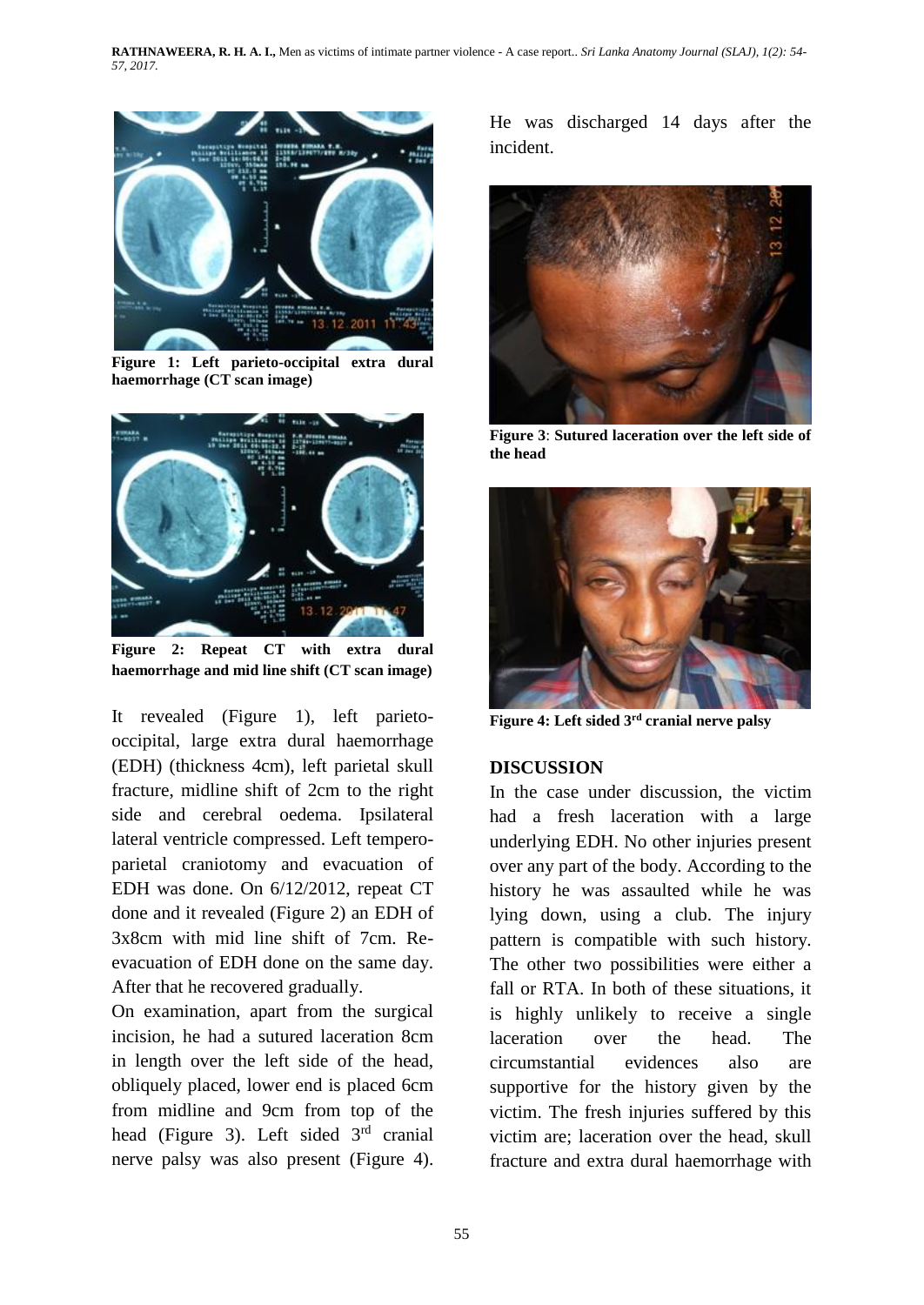mid line shift. In this case, emergency craniotomy was performed to evacuate the EDH. Unless prompt and proper care was given, this patient would die. So the category of hurt would be " fatal in the ordinary cause of nature" . Assailant can be charged for attempted murder.

In 1977, Suzanne Steinmetz released results from several studies showing that the percentage of wives who have used physical violence is higher than the percentage of husbands, and that the wives' average violence score tended to be higher, although men were somewhat more likely to cause greater injury. She also found that women were as likely as men to initiate physical violence, and that they had similar motives for their violent acts. Steinmetz concluded that "the most unreported crime is not wife beating - it's husband beating" (7).

The idea of women being violent is a hard thing for many people to believe. It goes against the stereotype of the passive and helpless female. This, in spite of the fact that women are known to be more likely than men to commit child abuse and child murder  $(8)$ .

In 1988, an investigation of spousal homicide between 1978 and 1982 found that 7.8% of murder victims were husbands murdered by wives, and 8% were wives murdered by husbands (9).

More recently, in a study of spousal homicide in the period from 1986 to 1995, it was found that there was an overall ratio of 1.3:1.0 of murdered wives to murdered husbands (10).

In 1996, for instance, in a critique of the Curtis report, Wilt & Bannon wrote that "nonfatal violence committed by women against men is less likely to be reported to the police than is violence by men against women; thus, women assaulters who come to the attention of the police are likely to be those who have produced a fatal result" (10).

Results like these are greeted with great suspicion by those who see domestic violence as a political issue to be exploited rather than a social problem to be solved. In a book on domestic violence, Roger Langley and Richard C. Levy conclude a chapter on battered husbands by saying, "Husband abuse should not be viewed as merely the opposite side of the coin to wife abuse. Both are part of the same problem, which should be described as a one person abusing another person. This problem must be faced and dealt with not in terms of sex but in terms of humanity" (11).

# **CONCLUSION**

Severity of the injuries received by the victim in this case was very significant when compared to the cases reported in other countries. Findings of this case suggest that women use IPV against their male partners. Given the potentially serious physical and mental health consequences this can have, particularly for victims, there are compelling reasons why research in this area needs to move beyond the argument over who perpetrates more IPV and who suffers more as a consequence of IPV.

## **REFERENCES**

- 1. Krug EG, Dahlberg LL, Mercy JA, Zwi AB, Lozano R. *World report on violence and health*. World health organization, Geneva; 2002.
- 2. Carmo R, Grams A, Magalhaes T. Men as victims of intimate partner violence. *Journal of Forensic and Legal Medicine*. 2011; 18: 355-359.
- 3. George MJ. Riding the donkey backwards: men as the unacceptable victims of marital violence. *J Mens Stud*. 1994; 3: 137-159.